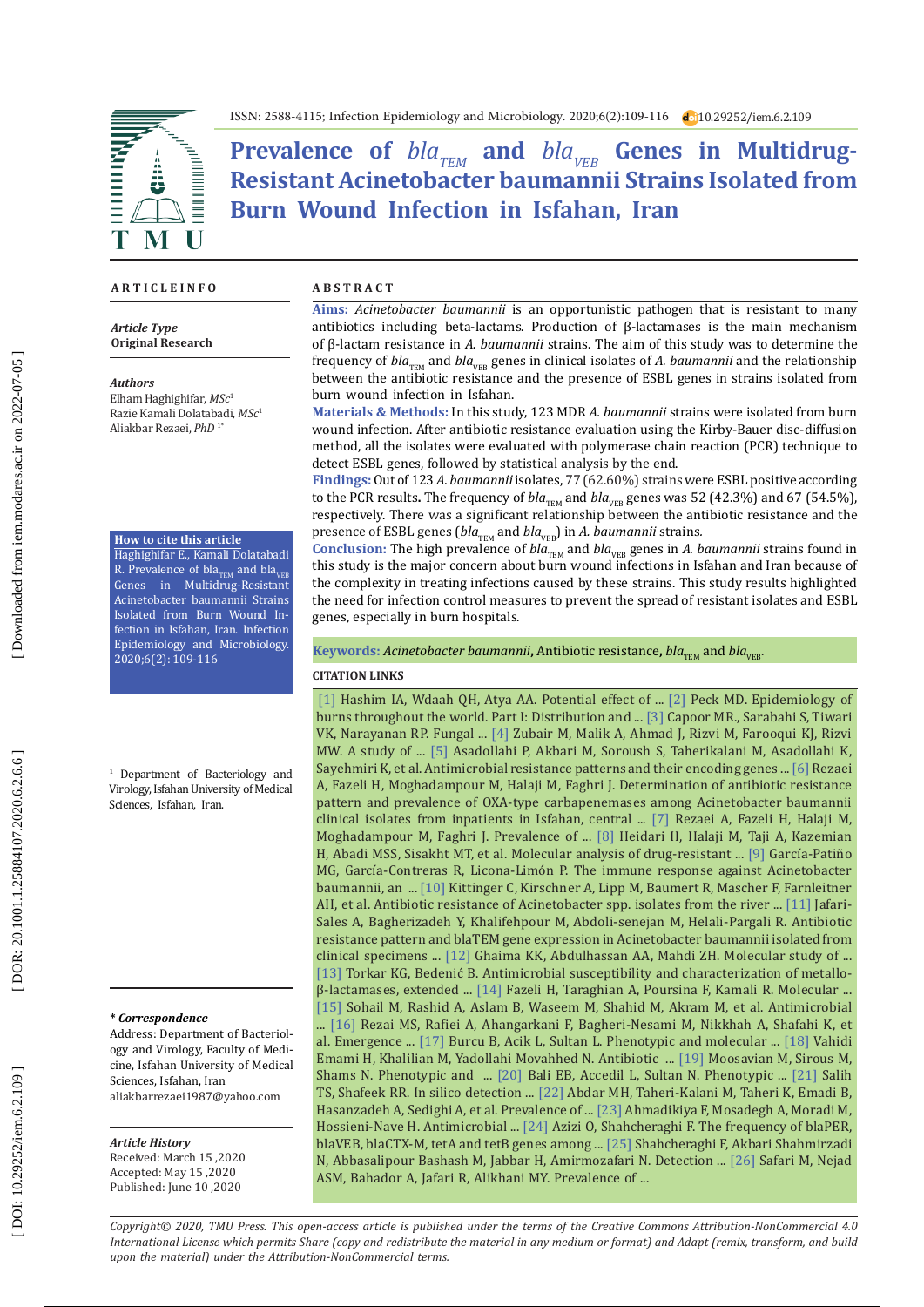# **Introduction**

The skin is the largest organ and the first line of defense against microorganisms in the body. Skin burns are one of the most serious injuries  $[1]$ . Annually, 1.3 and 0.14 per 100000 people die from burn infections in underdeveloped and developed countries, respectively [ 2 ] . Also, 75% of post-burn deaths are due to infection, and 70% of infections in burn patients are caused by bacteria  $^{3}$ 4 ] . One of the most common Gram-negative bacteria causing burn wound infection in hospitalized patients is *Acinetobacter baumannii*. Multidrug resistant (MDR) *A. baumannii* is one of the most important leading causes of burn wound infections [5-6] . This organism causes many infections including septicemia, pneumonia, urinary tract infections, meningitis, and wound infections and could be transmitted by direct or indirect contact between patients [ 7 - 8]. *A. baumannii* has been recognized by the World Health Organization as one of the three pathogens with high antibiotic resistance. Prominent features of this bacterium are its inherent resistance to many antibiotics and its ability to resist new antibiotics when exposed to and acquiring genes associated with them. Today, MDR has become a major<br>problem in most hospitals around the world problem in most hospitals around the world [9-10] . Beta-lactamase enzymes cause the hydrolysis of beta-lactam ring in beta-lactam antibiotics, resulting in bacterial resistance to beta-lactam antibiotics, including penicillins [11 ] . These resistant strains could be caused by overuse of new beta-lactam antibiotics in recent decades. Extendedspectrum β-lactamase enzymes are located on the plasmid, and the strains producing these enzymes are inhibited by tazobactam and clavulanate antibiotics. Gram-negative bacteria have the ability to produce betalactamase enzymes, including *A. baumannii* isolates which are able to produce *bla<sub>TEM</sub>* and  $bla_{VFR}$  genes (ESBL genes).  $bla_{TFM}$  causes the

hydrolysis of a wide range of beta-lactam antibiotics other than carbapenems; it has been identified for the first time in a patient called Temoneira  $[11]$ . This gene has been detected in many *A. baumannii* strains and other Gram-negative bacteria. *bla<sub>VEB</sub>* gene has also been isolated from *A. baumannii* species in Europe and Asia but has not yet been reported in America. The ESBL genes  $(bla<sub>TEM</sub>$  and  $bla<sub>VEN</sub>$  belonging to Class A beta-lactamases belong to the BJM (Bush Jacoby Medeiros) classification. Because ESBL genes are located on moving genetic elements, their transfer is very easy, thereby increasing the spread of antibiotic resistance. Thus, identifying strains with ESBL genes could help treat infections caused by them.  $[12-13]$ 

**Objectives:** This study aimed to investigate the frequency of ESBL genes (bla<sub>TEM</sub> and *bla*<sub>vEP</sub> genes) in MDR *A. baumannii* strains isolated from burn wound infections and their relationship with antibiotic resistance.

## **Materials and Methods**

**Sampling:** This descriptive cross-sectional study was performed on 123 MDR *A. baumannii* strains isolated from burn wounds of hospitalized patients in Imam Musa Kazim hospital in Isfahan during 2017-2018. All samples were detected using biochemical tests, including TSI (Triple sugar iron agar), oxidase, and OF (oxidative fermentative), and then confirmed by a molecular method; in addition, blaoxa-51 genes were also identified, which are endogenous to A. baumannii<sup>[14]</sup>.

**Antibiotic susceptibility determination:** The antibiotic resistance pattern was determined using the Kirby-Bauer method as follows: after obtaining a concentration of 0.5 McFarland from the bacteria, they were cultured on the surface of Mueller-Hinton agar culture medium, and antibiotic disks were placed on the culture medium

DOI: 10.29252/iem.6.2.109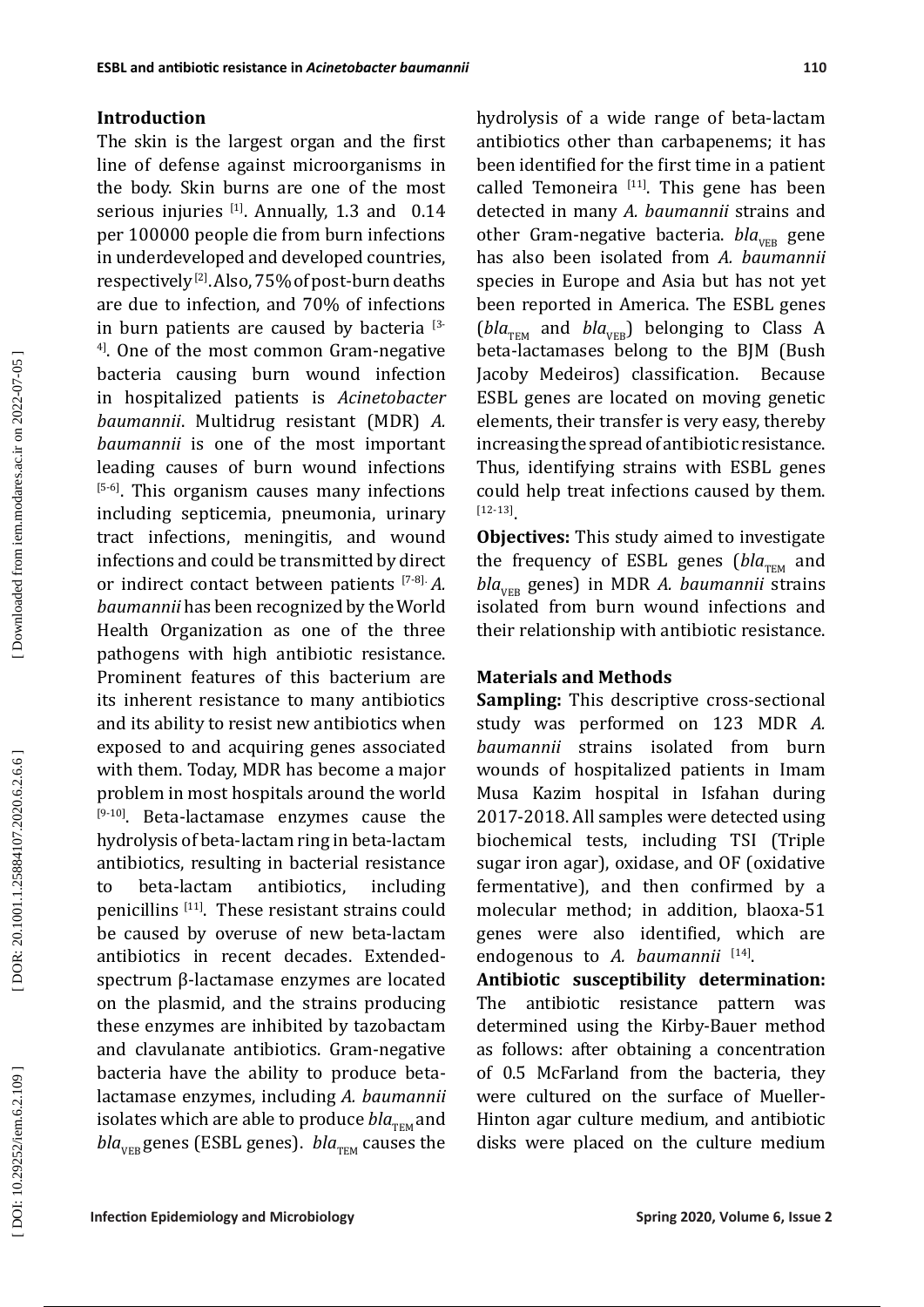surface. After 24 hours, according to the CLSI standards (2018), the results were interpreted. These disks included: gentamicin (10 µg), ceftazidime (30 µg), imipenem (10 µg), tobramycin (10 µg), levofloxacin (5 µg), ciprofloxacin (10 µg), trimethoprim (1.25 µg), sulfamethoxazole (32.75 µg), cefepime (30 µg), ceftriaxone (30 µg), piperacillin (100  $\mu$ g), and tazobactam  $(10 \mu g)^{115}$ .

**DNA extraction and polymerase chain reaction:** DNA was extracted using the phenol-chloroform method and used to perform the PCR reaction. The sequence of primers used to identify *bla<sub>TEM</sub>* and  $bla_{VFR}$  genes are shown in Table 1. The PCR was performed in a final volume of 25 μL containing 12 μm master mix, 1 μL of each primer, 1 μL of DNA, and 11 μL of deionized water. The timing program used for  $bla_{\text{TEM}}$ gene was as follows: an initial denaturation step at 95 °C for 7 min, denaturation at 95 °C for 1 min, annealing at 58.5 ºC for 1 min, 35 cycles of extension at 72 ºC for 2 min, and a final extension step at 72  $^{\circ}$ C for 6 min. The program used for *bla*<sub>VEB</sub> gene was as follows: an initial denaturation step at 94 ºC for 3 min, denaturation at 94 ºC for 45 sec, annealing at 58 ºC for 30 sec, 35 cycles of extension at 72 ºC for 1 min, and a final extension step at 72 ºC for 5 min. At the end, the PCR product was observed by  $1\%$  electrophoresis gel  $[16-17]$ .

## **Findings**

Out of 123 MDR resistant *A. baumannii*

strains isolated from burn wound infections, 77 (62.60%) isolates were beta-lactamaseproducing strains. PCR results showed that 67 (54.5%) isolates harbored  $bla_{VFR}$  gene, and 52 (42.3%) isolates harbored  $bla_{\text{TEM}}$  gene, while 37 (30.08%) strains simultaneously harbored



**Figure 1)** Electrophoresis of PCR products for identification of *bla*<sub>*TEM</sub>* genes in *A. baumannii* isolates.</sub> Lane 1: Positive control, Lane 2: Clinical sample, M: 100 bp marker and lane 3: Negative control.



**Figure 2)** Electrophoresis of PCR products for identification of *bla*<sub>VEB</sub> genes in *A. baumannii* isolates. Lane 1: Positive control, Lanes 2-3: Clinical samples, M: 100 bp marker and Lane 4: Negative control.

| <b>Table1)</b> The primers used in this study to detect bla <sub>oxa51</sub> , bla <sub>TEM</sub> and bla <sub>vEB</sub> in A. baumannii strains. |  |  |
|---------------------------------------------------------------------------------------------------------------------------------------------------|--|--|
|---------------------------------------------------------------------------------------------------------------------------------------------------|--|--|

| <b>Target Gene</b>   | Primer Sequence (5'-3') |                             | <b>Amplicon Size (bp)</b> | <b>References</b> |
|----------------------|-------------------------|-----------------------------|---------------------------|-------------------|
| $TEM$ <sub>bla</sub> | TEM-F                   | <b>TTTCGTGTCGCCCTTATTCC</b> |                           | (16)              |
|                      | TEM-R                   | ATCGTTGTCAGAAGTAAGTTGG      | 403 <sub>bp</sub>         |                   |
| bla <sub>VEB</sub>   | VEB-F                   | CGACTTCCATTTCCCGATGC        |                           | (20)              |
|                      | VEB-R                   | GGACTCTGCAACAAATACGC        | 585bp                     |                   |

Downloaded from iem.modares.ac.ir on 2022-07-05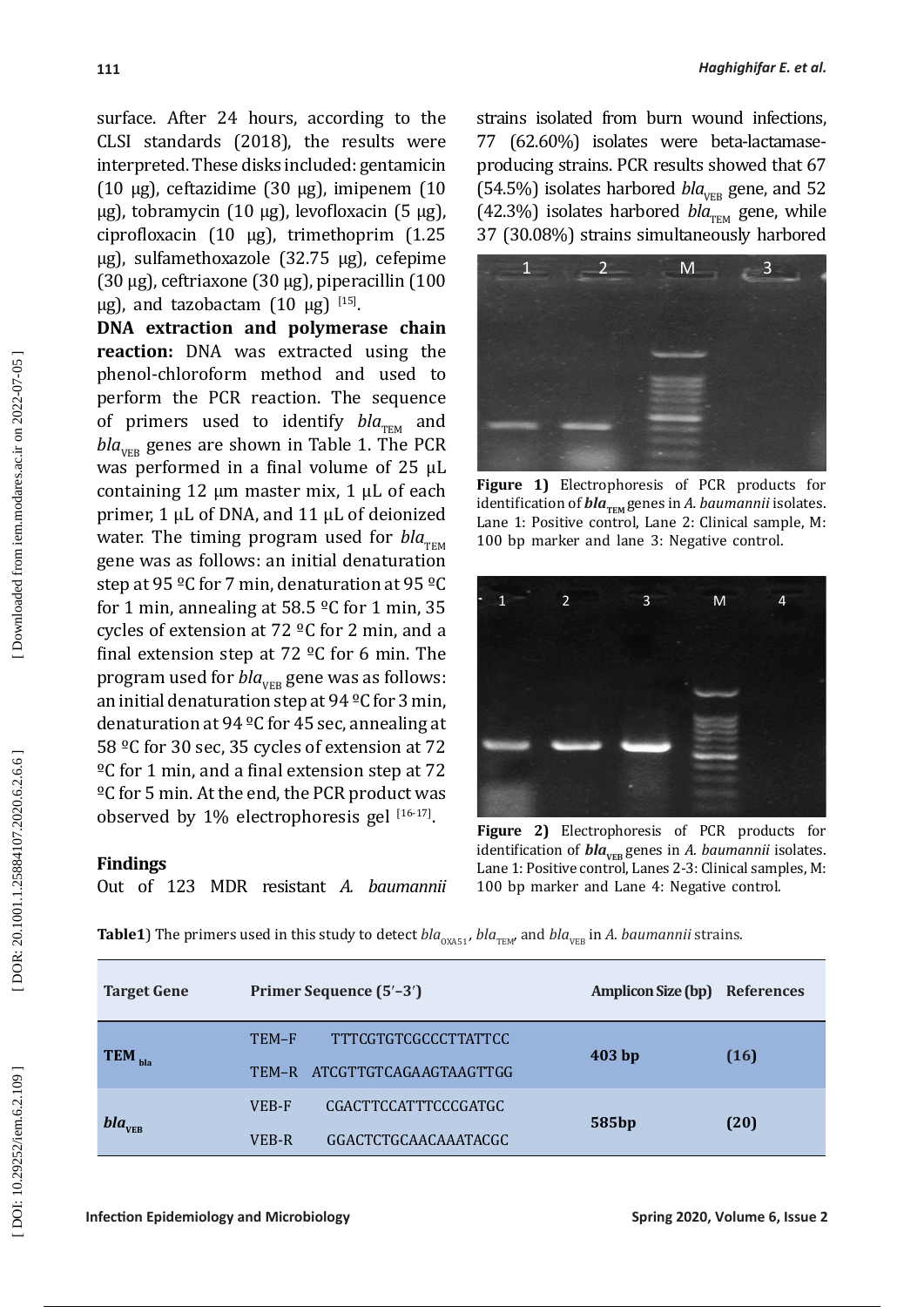| Antibiotic                    | <b>Resistant</b><br>NO (%) | Intermediate<br>NO (%) | Susceptible<br>NO(%) | P-value  |
|-------------------------------|----------------------------|------------------------|----------------------|----------|
| Imipenem                      | 47(90.38)                  | $\boldsymbol{0}$       | 5(9.61)              | P > .05  |
| Ceftriaxone                   | 50(96.15)                  | 2(3.84)                | $\theta$             | P > 0.05 |
| Ceftazidime                   | 52(100)                    | $\boldsymbol{0}$       | $\boldsymbol{0}$     | P > .05  |
| Gentamicin                    | 29(55.76)                  | 1(1.92)                | 22(42.30)            | P < 0.05 |
| Cefepime                      | 45(86.53)                  | 3(5.76)                | 4(7.69)              | P < 0.05 |
| Tobramycin                    | 23(44.23)                  | 6(11.53)               | 23(44.23)            | P < 0.05 |
| Piperacillin-Tazobactam       | 47(90.38)                  | 4(7.69)                | 1(1.92)              | P > .05  |
| Trimethoprim-sulfamethoxazole | 49(94.23)                  | 2(3.84)                | 1(1.92)              | P > 0.05 |
| Ciprofloxacin                 | 51(98.07)                  | $\mathbf{0}$           | 1(1.92)              | P > .05  |
| Levofloxacin                  | 37(71.15)                  | 10(19.23)              | 5(9.61)              | P > .05  |

**Table2)** Antibiotic resistance pattern based on the presence of *bla*<sub>TEM</sub> gene in all *A. baumannii* strains.

Table3) Antibiotic resistance pattern based on the presence of *bla*<sub>VEB</sub> gene in all *A. baumannii* strains.

| Antibiotic                    | <b>Resistant</b> | intermediate     | Susceptible  | P-value  |
|-------------------------------|------------------|------------------|--------------|----------|
| Imipenem                      | 62(92.53)        | $\mathbf{0}$     | 5(7.46)      | P > .05  |
| Ceftriaxone                   | 60(89.55)        | 7(10.44)         | $\mathbf{0}$ | P < 0.05 |
| Ceftazidime                   | 67(100%)         | $\mathbf{0}$     | $\mathbf{0}$ | P > 0.05 |
| Gentamicin                    | 44(65.67)        | 1(1.49)          | 22(32.83)    | P > .05  |
| Cefepime                      | 45(67.16)        | 13(19.40)        | 9(13.43)     | P < 0.05 |
| Tobramycin                    | 40(59.70)        | 1(1.49)          | 26(38.80)    | P > 0.05 |
| Piperacillin-Tazobactam       | 57(85.07)        | 9(13.43)         | 1(1.49)      | P < 0.05 |
| Trimethoprim-sulfamethoxazole | 62(92.53)        | 2(2.98)          | 3(4.47)      | P > 0.05 |
| Ciprofloxacin                 | 64(95.52)        | $\boldsymbol{0}$ | 3(4.47)      | P > .05  |
| Levofloxacin                  | 41(61.19)        | 21(31.34)        | 5(7.46)      | P > 0.05 |

**Infection Epidemiology and Microbiology Spring 2020, Volume 6, Issue 2**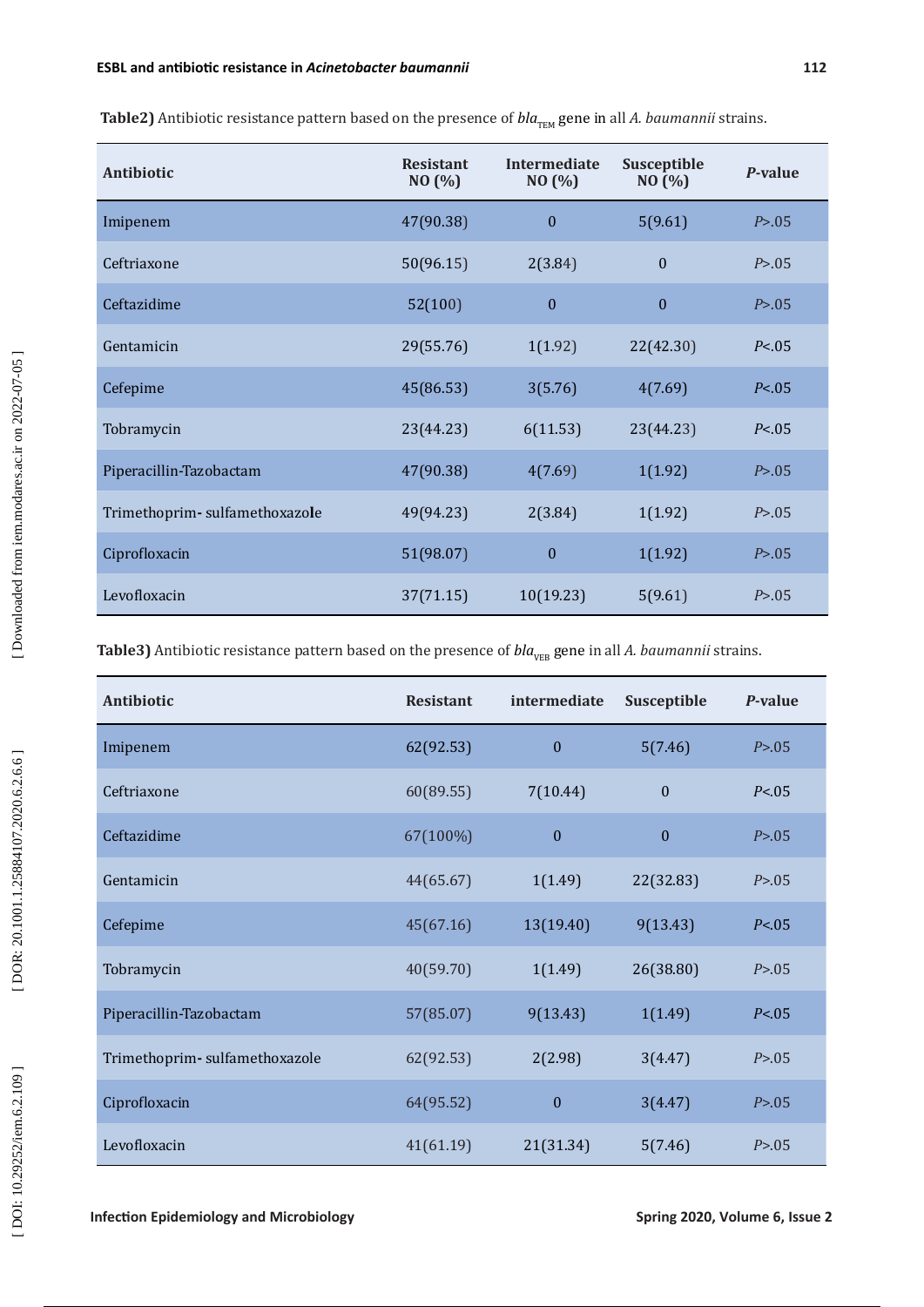both  $bla_{VER}$  and  $bla_{TEM}$  genes (Figures 1, 2). Among the strains harboring  $bla_{VFB}$  gene, the highest resistance was observed to ceftazidime (67, 100%), followed by ciprofloxacin (64, 95.52%) and imipenem (62, 92.53%), whereas the highest susceptibility was observed to tobramycin (17, 30.35%) (Table 2)**.** Among the strains containing no  $bla_{VED}$  gene, the highest antibiotic resistance was observed to ceftriaxone (55, 98.21%), ceftazidime (55, 98.21%), piperacillin–tazobactam (53, 94.64%), ciprofloxacin (50, 89.28%), imipenem (49, 87.5%), trimethoprim–sulfamethoxazole (49, 87.5%), levofloxacin (44, 78.57%), cefepime (44, 78.57%), gentamicin (38, 67.85%), and tobramycin (34, 60.71%), respectively. Among the strains harboring  $bla_{\text{TEM}}$  gene, the highest resistance was observed to ceftazidime (52, 100%), followed by ciprofloxacin (51, 98.07%) and ceftriaxone (50, 96.15%), whereas the highest susceptibility was observed to tobramycin (23, 44.23%) (Table 3) **.** Among the strains containing no  $bla_{\text{TEM}}$  gene, the highest antibiotic resistance was observed to ceftazidime (70, 98.59%), ceftriaxone (65, 91.54%), imipenem (64, 90.14%), piperacillin– tazobactam (63, 88.73%), ciprofloxacin (63, 88.73%), trimethoprim–sulfamethoxazole (63, 88.73%), gentamicin (53, 74.64%), tobramycin (50, 70.42%), levofloxacin (48, 67.60%), and cefepime (44, 61.91%), respectively.

**Statistical analysis results:** Using the Chisquare and Fisher tests, the relationship between the presence of  $bla_{VER}$  and  $bla_{TEM}$ genes and resistance to various antibiotics was investigated. A significant relationship was found between the presence of *bla*<sub>VEB</sub> gene and resistance to piperacillin-tazobactam, cefepime, and ceftriaxone antibiotics, as well as between the presence of  $bla_{\text{TEM}}$  gene and resistance to tobramycin, cefepime, and gentamicin antibiotics (*p* < .05).

## **Discussion**

*A. baumannii* is an opportunistic pathogen

with high pathogenicity and the common cause of burn wounds infection. Today, the treatment of infections caused by betalactamase-producing strains has become a major problem due to their widespread resistance to various antibiotics, especially the third generation of cephalosporins and aztreonam (monobactam). The prevalence of these strains is increasing due to the widespread and uncontrolled consumption of various antibiotics  $[18]$ . In this study, 62.60% of the strains harbored beta-lactamase genes, among which 54.5% harbored a *bla<sub>vEB</sub>* gene, and 42.3% harbored a  $bla_{\text{TEM}}$  gene. The highest resistance of *A*. *baumannii* strains harboring both *bla<sub>TEM</sub>* and  $bla_{VFR}$  genes was against cefepime, followed by levofloxacin, and the lowest resistance was against tobramycin and cephalosporins. There was a significant relationship between the presence of  $bla_{VEB}$  gene and resistance<br>to piperacillin-tazobactam, cefepime, piperacillin-tazobactam, and ceftriaxone, as well as between the presence of *bla*<sub>TEM</sub> gene and resistance to tobramycin, cefepime, and gentamicin. In a study conducted by Mousavian and his colleagues (2017) in Ahvaz, 36% of the isolates harbored *bla*<sub>TEM</sub> genes <sup>[19]</sup>. In another study by Bali and colleagues (2010) in Turkey, 73% of the strains contained *bla*<sub>TEM</sub> genes [20 ] . Also, in Salih's (2019) study in Iraq, 32% of the isolates had *bla*<sub>TEM</sub> genes <sup>[21]</sup>. Adbar (2019) in Tehran found that 42% of *A. baumannii* strains had a *bla<sub>TEM</sub>* gene, while no isolate had  $bla_{VEB}$  gene  $^{[22]}$ . In a study by Ahmadikiya (2017) in Yazd, 31.6 and 13.7% of the isolates had  $bla_{\text{TEM}}$  and  $bla_{\text{VER}}$  genes, respectively  $^{[23]}$ . In Fazeli's (2014) study in Isfahan, the presence of  $bla_{VER}$  gene in *A. baumannii* isolates was reported to be 26.6% (14), while in another study by Azizi (2017) in Tehran, this value was reported to be  $35.3\%$   $^{[24]}$ . Emami (2014) in Qom also found that 26.6% of the isolates had  $bla_{VFR}$ genes [18 ] . In Shahcheraghi's study (2009) in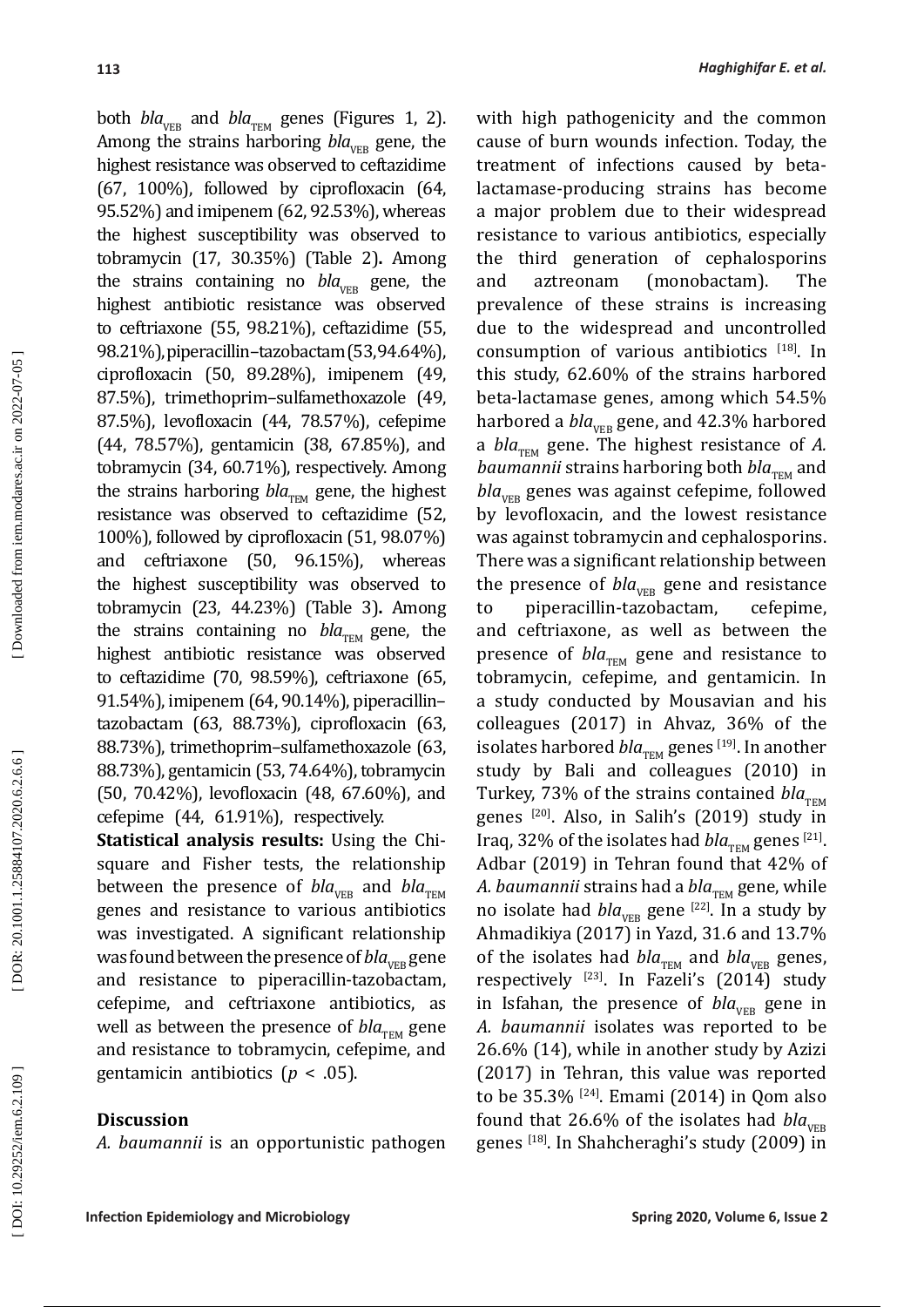Tehran, there was a significant relationship between the presence of *bla<sub>TEM</sub>* gene and resistance to cefotaxime  $[25]$ . In another study by Safari (2015) in Hamadan, 20% of the isolates had  $bla_{\text{TEM}}$  genes, and there was no significant relationship between the presence of  $bla_{\text{TEM}}$  gene and resistance to various antibiotics <sup>[26]</sup>. Various studies have shown the presence of beta-lactamaseproducing strains in different cities of Iran and other countries. Comparing the present and previous studies results shows that strains containing beta-lactamase genes are rapidly increasing. The difference in the prevalence of ESBL producing strains could be related to the availability of transmission conditions in some areas compared to other areas. In this study, many strains containing beta-lactamase genes showed greater resistance to different antibiotics than the strains containing no beta-lactamase gene, which could be attributed to the presence of genes related to beta-lactamases.

# **Conclusion**

Burn wound infection is one of the most important complications which occur in the burn area. Multidrug-resistant *A. baumannii* strains have a high frequency in the burn section. Given that one of the main reasons for antibiotic resistance, especially in Gramnegative bacteria, is the presence of betalactamases, an increase in the prevalence of these strains contributes to concerns about the treatment of patients with infections associated with beta-lactamase-producing strains. Due to the resistance of these strains to beta-lactam antibiotics, the use of these antibiotics is not recommended for the treatment of patients. The presence of relevant genes on moving genetic elements and the possibility of rapid transfer of these genes to different bacterial strains makes it possible to increase resistance. Investigating the frequency of  $bla_{VER}$  and

 $bla_{\text{TEM}}$  genes in this study indicated an increase in the number of strains containing the relevant genes in comparison with the previous studies in Iran. It is essential to provide special conditions in hospital settings to prevent the release of betalactamase-producing strains.

**Acknowledgment**: The authors of this article express their gratitude and thanks to the Department of Bacteriology and Virology of Isfahan University of Medical Sciences.

**Ethical Permissions:** Approval to conduct the study was obtained from the Research Ethics Committee of Isfahan University of Medical Sciences (ID- number: IR.MUI. RESEA RCH.REC.1397.114).

**Conflict of Interests:** None of the authors of this study have conflicting interests in publishing this article.

**Authors Contribution:** Conceptualization: AAR, Data curation: EH, NK; Formal<br>analysis: EH, NK; Funding acquisition: Funding acquisition: EH; Investigation: EH, NK; Methodology: AAR, EH; Project administration: AAR; Resources: EH; Software: EH; Supervision: AAR; Validation: EH; Visualization: EH, AAR; Writing-original draft: EH; Writing-review and editing: EH, AAR.

**Funding:** This study was funded by Isfahan University of medical science.

**Consent to participate:** Authors declare that all patients have signed the participation form.

# **References**

- 1. Hashim IA, Wdaah QH, Atya AA. Potential effect of antimicrobial agents against Staphylococcus aureus and Pseudomonas aeruginosa strains from patients with skin infections. Univ Thi-Qar J Sci. 2019; 7(1):7-14.
- 2. Peck MD. Epidemiology of burns throughout the world. Part I: Distribution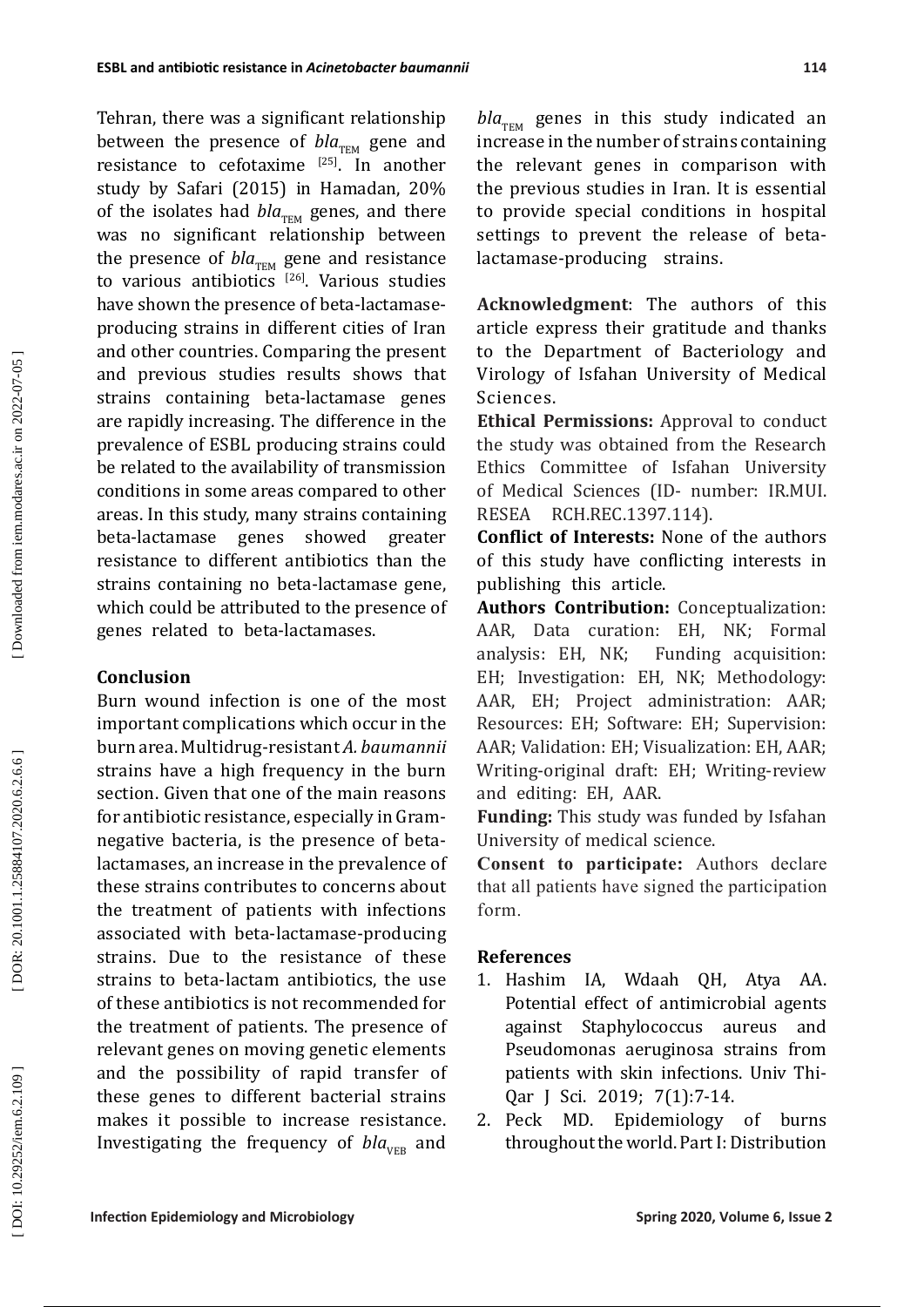and risk factors. Burns. 2011; 37(7):1087- 100.

- 3. Capoor MR., Sarabahi S, Tiwari VK, Narayanan RP. Fungal infections in burns: Diagnosis and management. Indian J Plast Surg. 2010; 43(S 01):S37-S42.
- 4. Zubair M, Malik A, Ahmad J, Rizvi M, Farooqui KJ, Rizvi MW. A study of biofilm production by gram-negative organisms isolated from diabetic foot ulcer patients. Biol Med. 2011; 3(2):147-57.
- 5. Asadollahi P, Akbari M, Soroush S, Taherikalani M, Asadollahi K, Sayehmiri K, et al. Antimicrobial resistance patterns and their encoding genes among Acinetobacter baumannii strains isolated from burned patients. Burns.
- 2012; 38(8):1198-203.<br>6. Rezaei A. Fazeli H. M 6. Rezaei A, Fazeli H, Moghadampour M, Halaji M, Faghri J. Determination of antibiotic resistance pattern and prevalence of OXA-type carbapenemases among Acinetobacter baumannii clinical isolates from inpatients in Isfahan, central Iran. Infez Med. 2018; 26(1):61-6.
- 7. Rezaei A, Fazeli H, Halaji M, Moghadampour M, Faghri J. Prevalence of metallo -beta -lactamase producing Acinetobacter baumannii isolated from intensive care unit in tertiary care hospitals. Ann Ig. 2018; 30(4):330-6.
- 8. Heidari H, Halaji M, Taji A, Kazemian H, Abadi MSS, Sisakht MT, et al. Molecular analysis of drug-resistant Acinetobacter baumannii isolates by ERIC-PCR. Meta Gene. 2018; 17:132-5.
- 9. García-Patiño MG, García-Contreras R, Licona-Limón P. The immune response against Acinetobacter baumannii, an in nosocomial infections. Front Immunol. 2017; 8:441.
- 10. Kittinger C, Kirschner A, Lipp M, Baumert R, Mascher F, Farnleitner AH, et al. Antibiotic resistance of Acinetobacter spp. isolates from the river danube:

Susceptibility stays high. Int J Environ

- Res Public Health. 2018; 15(1):52.<br>Jafari-Sales A. Bagherizadeh 11. Jafari-Sales A, Bagherizadeh Y, Khalifehpour M, Abdoli-senejan M, Helali-Pargali R. Antibiotic resistance pattern and bla<sub>TEM</sub> gene expression in Acinetobacter baumannii isolated from clinical specimens of Tabriz hospitals. Zanko J Med Sci. 2019; 20(65):20-9.
- 12. Ghaima KK, Abdulhassan AA, Mahdi Molecular study of extendedspectrum beta-lactamase (ESBL) genes in Pseudomonas aeruginosa isolate from burns. Biochem Cell Arch. 2018; 18:721-7.
- 13. Torkar KG, Bedenić B. Antimicrobial and characterization of metallo-β-lactamases, extendedspectrum β-lactamases, and<br>carbapenemases of Bacillus cereus carbapenemases of Bacillus cereus isolates. Microb Pathog. 2018; 118:140-5.
- 14. Fazeli H, Taraghian A, Poursina F, Kamali R. Molecular identification of Esbl Genes bla-Shv, bla-Veb, and bla<sub>per</sub>, in Acinetobacter baumannii isolated from patients admitted in a university hospital in Isfahan. Iran J Public Health. 2014; 43(2):39.
- 15. Sohail M, Rashid A, Aslam B, Waseem M, Shahid M, Akram M, et al. Antimicrobial susceptibility of Acinetobacter clinical isolates and emerging antibiogram trends for nosocomial infection management. Rev Soc Bras Med Tro. 2016; 49(3):300-4.
- 16. Rezai MS, Rafiei A, Ahangarkani F, Bagheri-Nesami M, Nikkhah A, Shafahi K, et al. Emergence of extensively drug resistant Acinetobacter baumanniiencoding integrons and extendedspectrum beta-lactamase genes isolated from ventilator-associated pneumonia patients. Jundishapur J Microbiol. 2017; 10(7):e14377.
- 17. Burcu B, Acik L, Sultan L. Phenotypic and molecular characterization of shv, tem, ctx-m and extended-spectrum

DOR: 20.1001.1.25884107.2020.6.2.6.6

DOI: 10.29252/iem.6.2.109